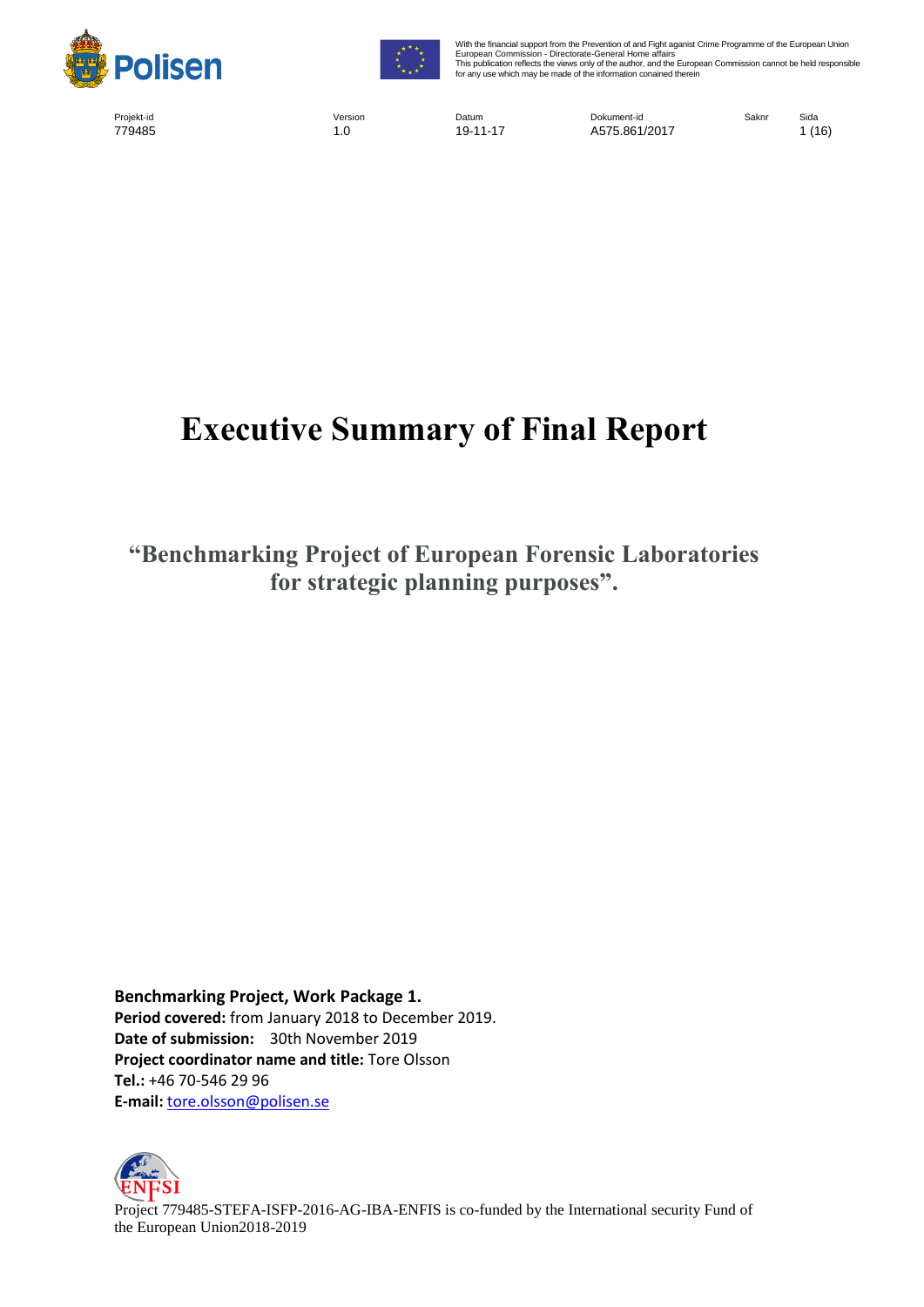Projekt

Version Datum 2019-11-17 Projekt-id<br>779485

 $1.0\,$ 

Dokument-id A575.861/2017

## Content

| $\mathbf{1}$          |     |       |  |  |  |  |
|-----------------------|-----|-------|--|--|--|--|
|                       | 1.1 |       |  |  |  |  |
|                       | 1.2 |       |  |  |  |  |
| $\overline{2}$        |     |       |  |  |  |  |
|                       | 2.1 |       |  |  |  |  |
|                       | 2.2 |       |  |  |  |  |
|                       | 2.3 |       |  |  |  |  |
|                       | 2.4 |       |  |  |  |  |
|                       | 2.5 |       |  |  |  |  |
|                       |     | 2.5.1 |  |  |  |  |
|                       |     | 2.5.2 |  |  |  |  |
|                       |     | 2.5.3 |  |  |  |  |
|                       |     | 2.5.4 |  |  |  |  |
|                       |     | 2.5.5 |  |  |  |  |
|                       |     | 2.5.6 |  |  |  |  |
| 3                     |     |       |  |  |  |  |
| $\boldsymbol{\Delta}$ |     |       |  |  |  |  |
|                       | 4.1 |       |  |  |  |  |
|                       | 4.2 |       |  |  |  |  |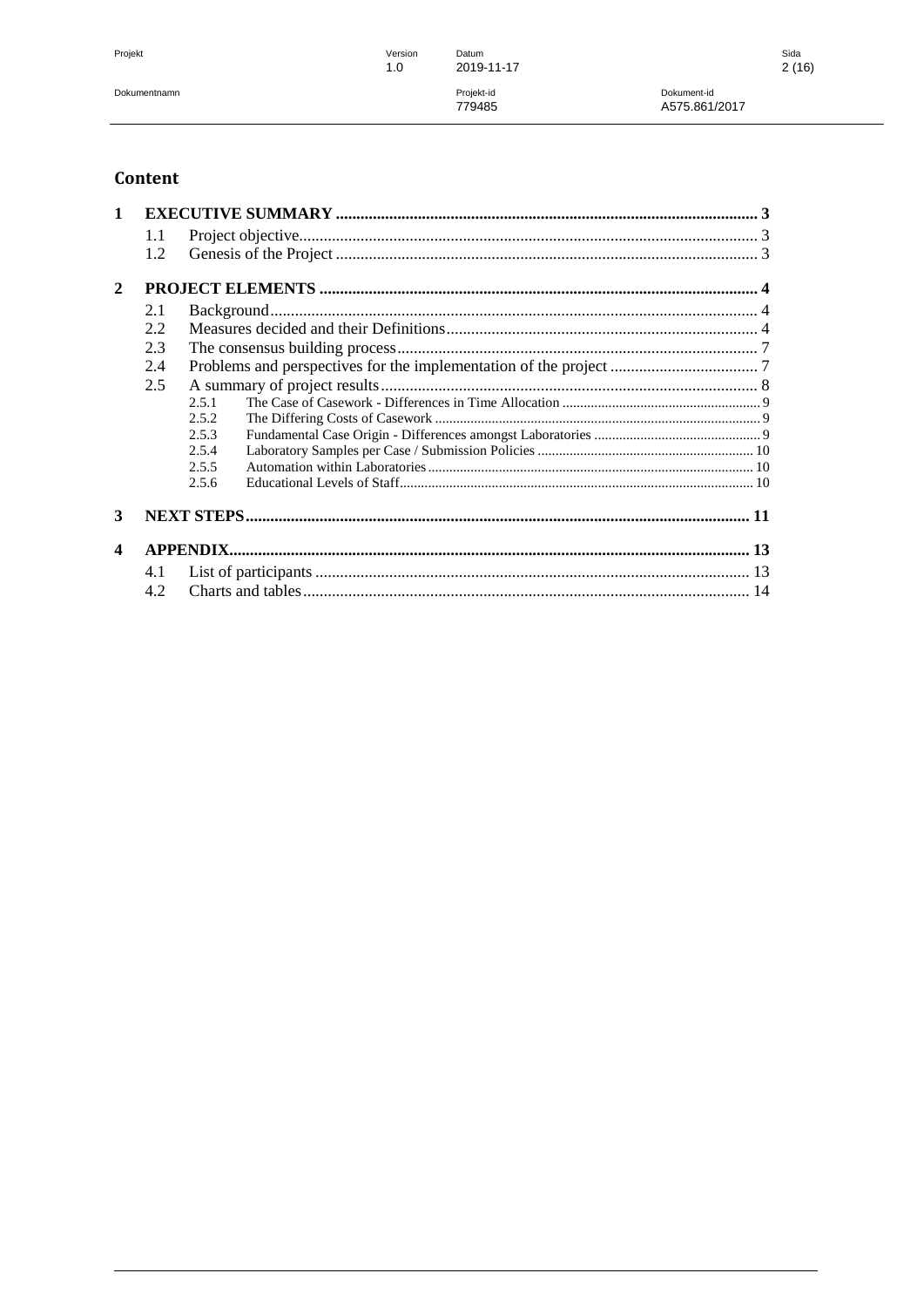#### <span id="page-2-0"></span>**1 Executive summary**

## <span id="page-2-1"></span>*1.1 Project objective*

The general objective of this project was to provide recommendations to make it possible to benchmark forensic laboratories in a comparable way:

- Objective 1. Develop and define indicators and the corresponding methodology to evaluate the efficiency of a forensic laboratory (e.g. direct costs, number of cases, and times of delivery of cases).
- Objective 2. Generating benchmarking data to allow comparison of efficiency between the participating laboratories through various indicators determined by objective one. The data must be harmonised so that comparisons can be performed.
- Objective 3. Identifying factors which impede or improve efficiency by a proper understanding of the origin of differences and similarities between laboratories.
- Objective 4. Propose strategies to improve efficiency of forensic laboratory casework in general, based on the determined indicators.

## <span id="page-2-2"></span>*1.2 Genesis of the Project*

A Group of Nine European Forensic Laboratories: Belgium [INCC-Brussels], Estonia [EFSI-Tallinn], Finland [NFIBL-Vantaa], France [INPS-Ecully], Ireland [FSI-Dublin], Latvia [SFSB-Riga], Portugal [LPC-Lisbon], Slovakia [IFS-Bratislava] and Sweden [NFC-Linkoping]; came together to benchmark each other, with a view of finding common measures that allowed for the successful analysis of forensic casework processes to be compared across the European counterpart laboratories. A series of Group meetings was held over the length of the project of two years, hosted in each of the participating countries.

A first-stage data collection exercise took place as a starting mechanism within a twomonth timeframe from the start of the Group project; expanding from data collected for the first quarter 2017; to include the whole of 2017. Considerable discussions took place over the definitions of key terminology so as to have clearly defined and understood data points that had the same meaning for each of the participant laboratories. An Initial Data Set was generated by each forensic laboratory: (1) Number of crimes, (2) Number of institute cases, (3) Number of items, (4) Turnaround time, (5) Casework time allocation; (6) Payroll cost casework. From this key ratios were calculated: Case time/institute case; Payroll cost /institute case; Items/ institute case; Institute case/Full Time Equivalent; and Payroll cost/FTE.

A second-stage data collection exercise took place: a re-iterative exercise on fine-tuning the data collection of 2017, where each laboratory captured the data in exactly the same way; and additionally, collecting a deeper sub-layer – the number of samples analysed from each of the items.

After a full understanding by all the participants, data for the year 2018 was collected using the agreed steps as formed in the collection exercise of 2017.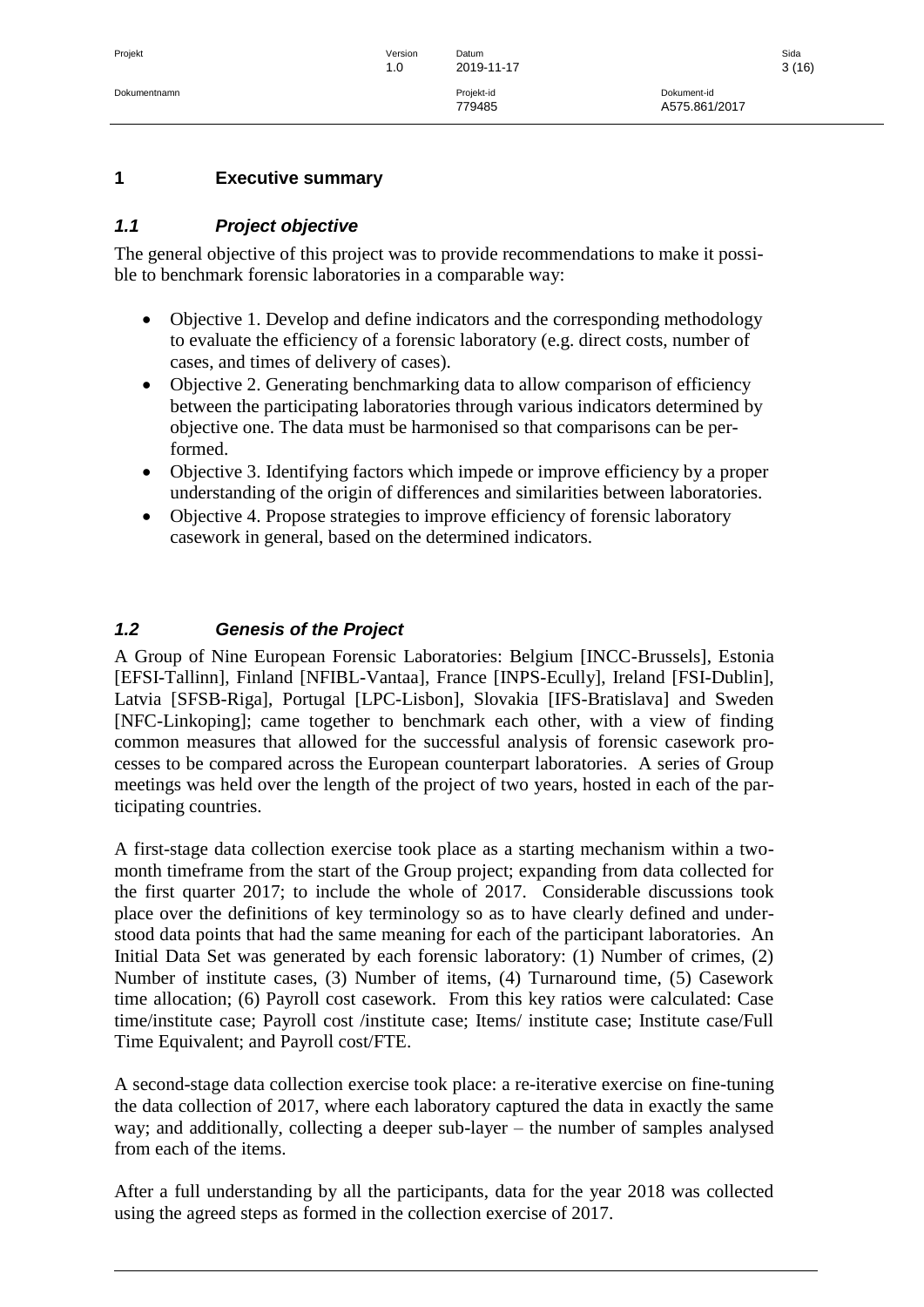#### <span id="page-3-0"></span>**2 PROJECT ELEMENTS**

The various elements of the project are summarised as follows:

- a. To describe the background of the project
- b. To show Measures decided and their Definitions
- c. To describe the consensus building process for the final results of the project
- d. To outline problems and perspectives for the implementation of the project
- e. A summary of project results

# <span id="page-3-1"></span>*2.1 Background*

The European Commission (EC) recognizes the European Network of Forensic Science Institutes (ENFSI) as the monopoly position concerning forensics in Europe. The EC provided a Direct Grant to ENFSI (2016) for a two year programme: "Steps towards a European Forensic Science Area (STEFA)" - ISF Police-2016-AG-IBA-ENFSI-Project No 779485.

This programme is viewed as an important stepping stone in the realization of the 2020 European Forensic Science Area. There are ten specific activities within the project: G1 project- *Benchmarking forensic laboratories for strategic planning purposes*, being one of the ten.

In developing and defining indicators and the corresponding methodology to evaluate the efficiency of a forensic laboratory; the Group agreed to learn from previous Benchmarking exercises, so as to create an actioned project plan in deciding important issues, using nomenclature that had been painstakingly agreed in prior international benchmarking exercises – Project Quadrupol, Europe, and Project Foresight, USA.

## <span id="page-3-2"></span>*2.2 Measures decided and their Definitions*

#### *The CASE and the component parts:*

It was very apparent from the previous published benchmarking studies, that the key data for this Group to be able to make laboratory comparisons, was all around the CASE, and subsequently how a Case is made up - by the amount of ITEMS in a Case. However, the number of Items in a case may not be a truly necessarily accurate measure, as one is dependent on the crime scene investigator or the managing member of the police deciding on how many items were to be submitted within each case. Hence, to be able to reasonably accurately measure the work of a laboratory, the Group decided to measure the number of SAMPLES generated from within the case, those Samples being generated singly or in multiples from the various Items present in the submitted Case. It was decided by the Group not to dig any deeper into a case which would be by measuring the number of TESTs that each laboratory carried out on each of the Samples tested. Not all of the laboratories had the necessary Information Technology [IT] available to make such measures, and it reflected how the individual laboratories had or had not specialized Laboratory Information Management Systems [LIMS].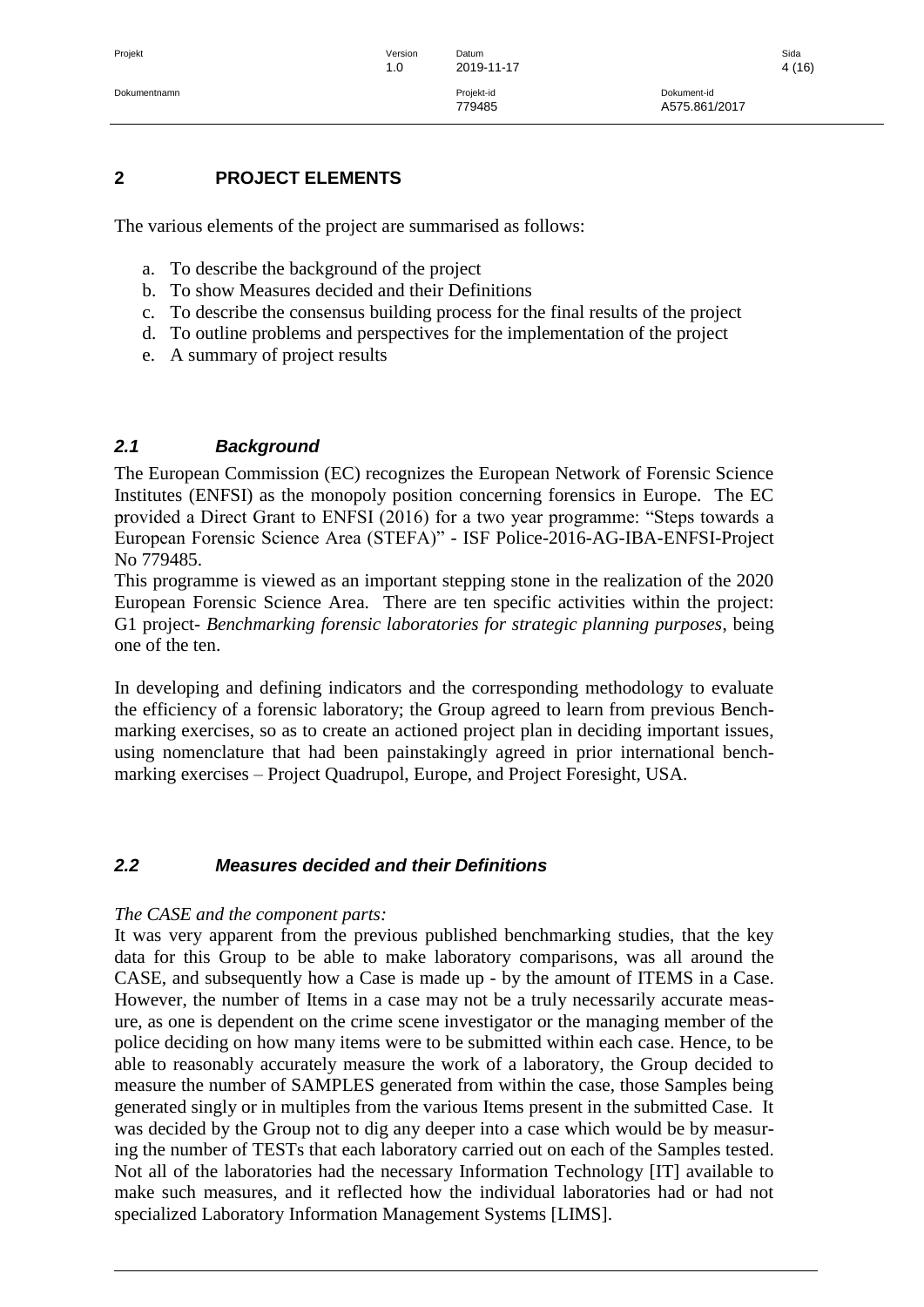The Group found that even with these relatively simple data measure points - Case, Item and Sample, that there were problems for each of the participating laboratories in their actual strict definitions. The group came to an agreement on their understanding of the definitions for Items and Samples, to be able to exactly compare each of the laboratories. Explicit tables in Excel format were designed per case type on how to count items and samples [see appendices]. Key case types were chosen by the Group to be able to make laboratory to laboratory comparisons, in the areas of: DNA, Drugs, Fingerprints, and Handwriting.

#### *The TURNAROUND TIME of a Case:*

In being able to make some comparisons on the level of service to the customer, the Group decided that a key measure was the TURNAROUND TIME [TaT] - the period of time from the first date of entry of a case into a laboratory, and its subsequent date of when a Case was first reported. In order to capture a comparative figure, the Group decided that the MEDIAN [m] TaT was more reflective of the laboratory work as there are times when urgent cases or larger than average cases caused a temporary time resource problem for the individual laboratory. There was much debate by the Group as to how to directly measure the actual mTaT, as it was found there were variances as to when a Case actually originates - at the time of when the police make the Case, or as to when the Case actually enters the laboratory; and at what moment does the Case become a case - at the time when the first item enters the laboratory, or when the majority of the case has been submitted to the laboratory. The Group had to make a decision as to when the date/time stamp began and when. It was decided that the date of a Case began on the first date of entry into the laboratory of the very first item, and not dependent on the other variances of a Case

#### *The COST of a Case:*

The overall COST of a Case was deemed to be an important factor for the Group to be able to make comparisons. But the whole domain of Costs was problematic for the Group as many financial activities can make up the Cost of a Case, and at what level are the Costs to be calculated - at a whole systems level, or at the actual cost of the individual Case. Since staff costs are a major part of the total cost (circa 70%), the Group decided to measure the actual time spent in CASEWORK by the members of laboratory staff; as an important parameter to report, known as the FULL TIME EQUIVALENT [FTE]. The Group decided that each laboratory needed to know or estimate how much of their time each person/staff member, spent on actual case workings. It was quickly identified, that a member of staff can have many other duties to perform outside of the actual casework spectrum. Such as: training, R&D, responsibility for the Quality Management System [QMS], Court preparation/ attendances, participating in ENFSI and international activities, and general administration and support services. Note: that these other areas outside of actual casework, was loosely categorised as ADMINISTRATION Costs. Debate by the Group was much deliberated on this whole area of costs. The Group felt strongly that the time spent on QMS could be included in the case sector, but that this should be examined in any future benchmarking, and for the moment anything to do with quality and the QMS was to be captured outside of the time resources required/spent in casework. Hence the Group's understanding of FTE included an ESTI-MATION element of time spent in actual Casework by the member of staff. This proved a very difficult task for most of the participating laboratories, as they did not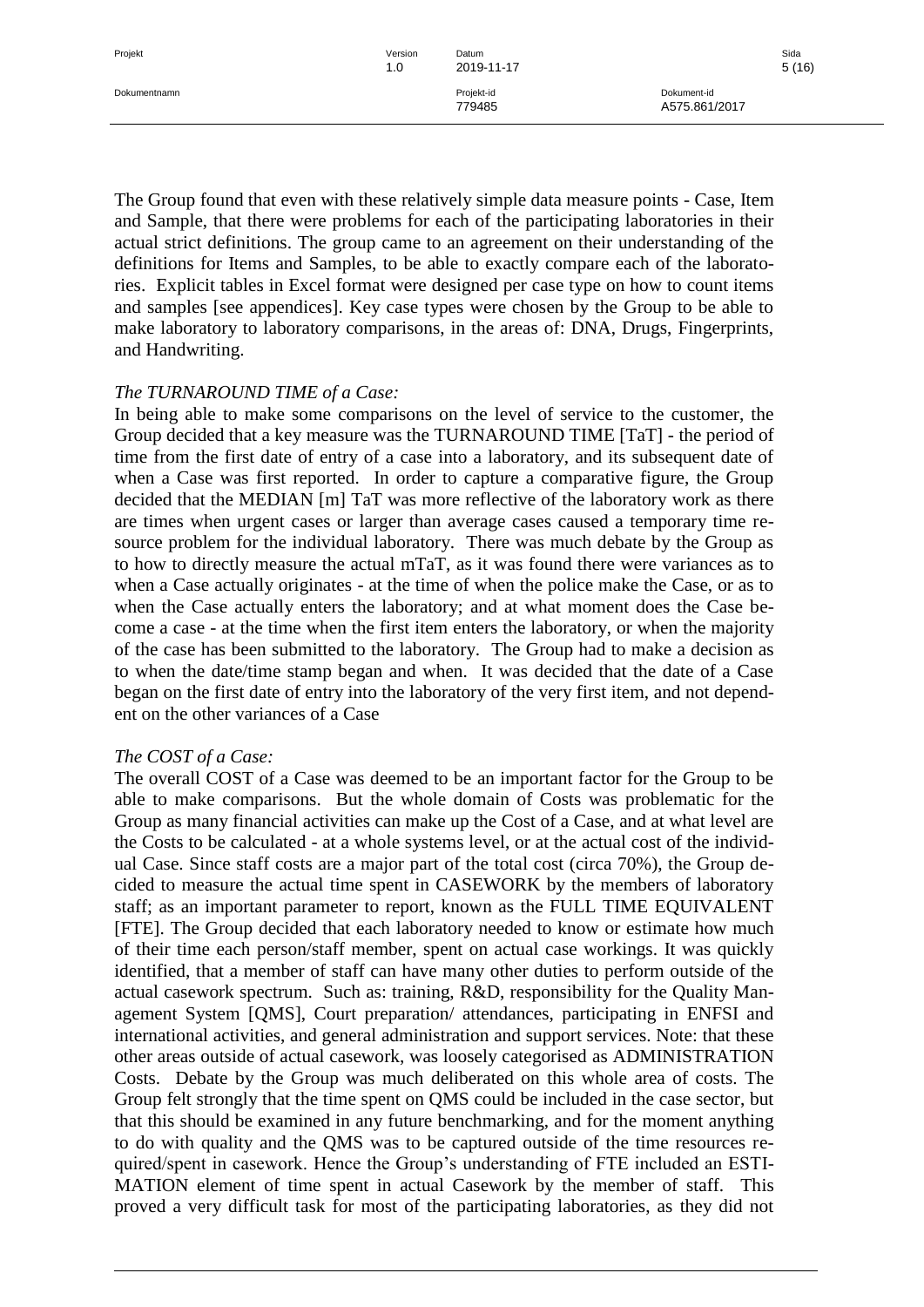have explicit calculations to be able to separate casework from non- casework/administration tasks. However, the participating Scandinavian participants - Sweden and Finland - did have such an explicit time recording tool, and hence were able to record accurately such splits of time resources in casework versus administration time resource costs.

The WHOLE COSTS of a case was very well debated amongst members of the Group, and it was strongly felt by those protecting the purposeful ethos of benchmarking that ALL COSTS should be included, in order for a proper and insightful benchmarking practice to take place. Hence, the following Costs were accepted as being needed to be elucidated; and was collectively given the moniker of TOTAL COSTS: the cost includes allocation for Capital, Salaries, Consumables, Travel, QMS, Servicing instruments, Utility costs, Subcontracting costs, etc.

Hence, from the point of view of Casework, the COST METRICS of Casework was a metric very much adopted by the Group. And the Cost Metrics were published in the format of: Total Cost per Case, and Total Cost per Item.

The Group very quickly realized that there were large variances in Costs respective to each of the participating laboratories, and it was established that it was a direct result of the substantive differences in the economic Cost of Living for each of the European countries participating. Hence the Group decided that a section of the Country COSTs the PERSONNEL EXPENDITURES COSTS were to be normalized to each other, by incorporating the COST OF LIVING INDEX (excluding Rent) for each country. Hence the following Personnel Costs were recorded as being required by the Group for Benchmarking purposes: PERSONNEL COST per CASE, per ITEM, and per TESTED SAMPLE.

Hence the following Personnel Costs were recorded as being required by the Group for Benchmarking purposes: PERSONNEL COST per CASE, per ITEM, and per TESTED SAMPLE.

## *The use of METRICS as a contribution to the analysis of Data:*

The Group proposed the DISTRIBUTION OF COSTS METRIC for each of the laboratories; calculated by combining the personnel expenditures, investment costs, and running costs, divided by total expenditures.

The Group in trying to assess the forensic performance of a laboratory, decided to capture how the analytical work is done, in the context of Risk Analysis. Hence, the Group devised a collection of RISK MANAGEMENT METRICS: Items per Case, Samples per Case, and Samples per Item.

In trying to capture some form of how the actual staff member works, the Group established a collection of PRODUCTIVITY MEASURES. Giving rise to the following: Cases per FTE, Items per FTE, and Samples per FTE.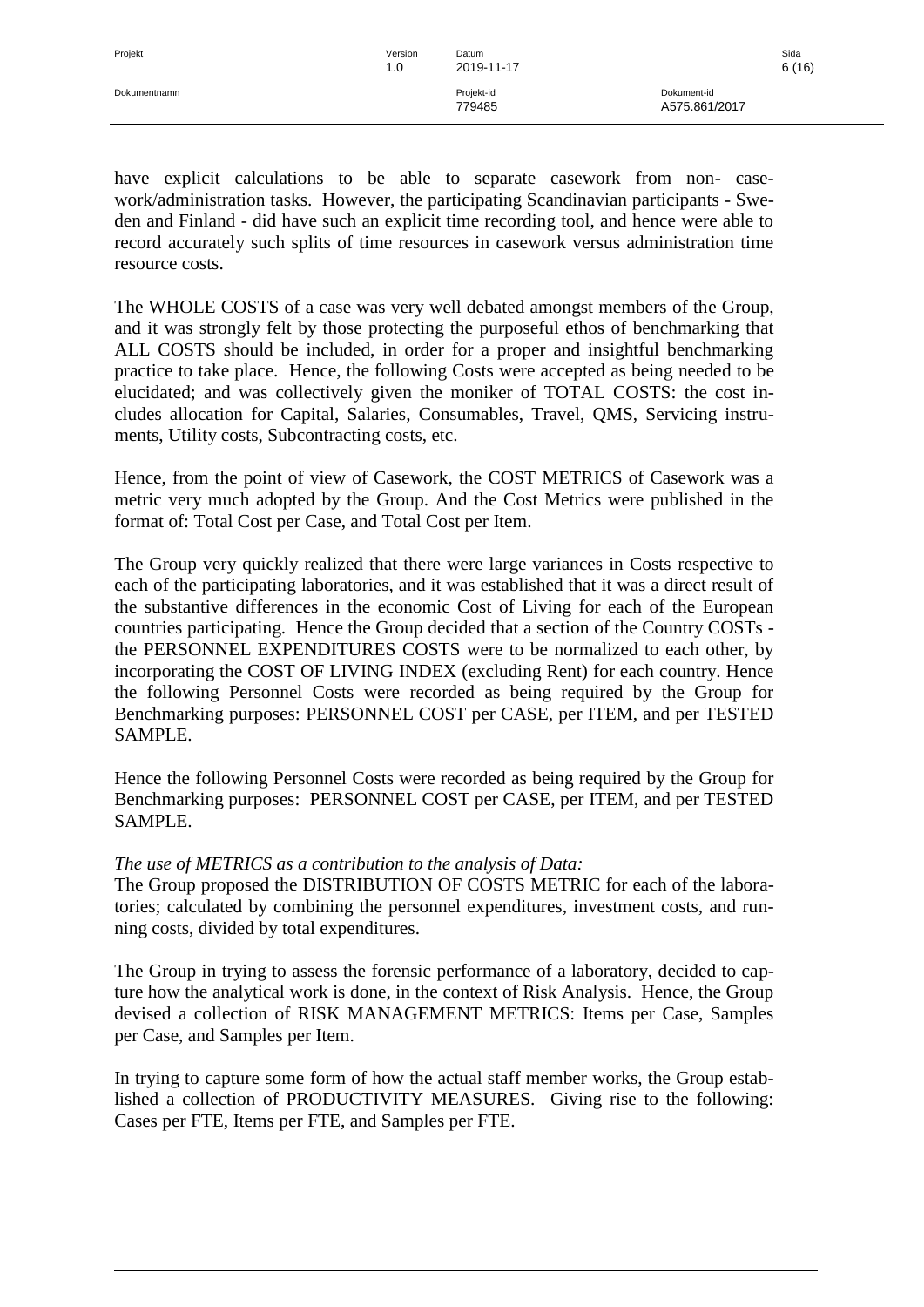# <span id="page-6-0"></span>*2.3 The consensus building process*

In generating benchmarking data to allow comparison of efficiency between the participating laboratories; the project Group participants agreed not to collect too much irrelevant data:

On a trial and error pilot basis, data collection began within a defined timeline window, using the first quarter of the calendar year 2017 in forensic specialties common to the majority of participants within the project Group: DNA cases/casework; all Drugs cases; Fingerprints; Handwriting; and Gunshot Residues.

The Group learned of much needed refinement in their Data Collection exercises during two periods of reiteration around laboratory data collected for Q1 2017. Most of the laboratories had to estimate the time spent on actual casework, and it was found that this was rather subjective, and really for such a robust result to be expected from these casework estimates there should be extensive use of time-based calculation software that both Sweden and Finland reliably use. Members of the Group were reminded that the time attributed to non-casework was labelled as Administration.

The Q1 2017 pilot was quickly spread to the whole year 2017, on foot of a clearer understanding of how to collect the proper data points. Each member of the Group learned from each other, in order to get the most objective data set for the year 2017.

On the project Group having worked together for the year since the start of the project in January 2017, it was agreed the same data collection exercise should occur for the calendar year 2018 [in addition to 2017]. It was agreed that direct comparisons could be made year on year across five disciplines mentioned above.

The Group realised that the whole area of DNA was vast, and it was better to actually split this discipline into DNA Casework and DNA Database.

## <span id="page-6-1"></span>*2.4 Problems and perspectives for the implementation of the project*

It was agreed by the Group that ALL DATA Collection was to be carried out over two calendar years 2017 and 2018.

The measures mentioned above were utilized by the Group, and the data gathered was interpreted within laboratory disciplines common to the majority; in the areas of: DNA CASEWORK, DNA DATABASE, DRUGS, FINGERPRINTS, and HANDWRITING.

Even the generation of details to each case was found to be based upon estimations for many of the participating laboratories. Because of the patchy use of various LIMS systems, members of the Group found that the expected simple exercise of calculating number of samples proved difficult for some. The robustness on the calculations of number of samples was only as good as a well-designed LIMS system, and the understanding that all eventualities were accurately recorded.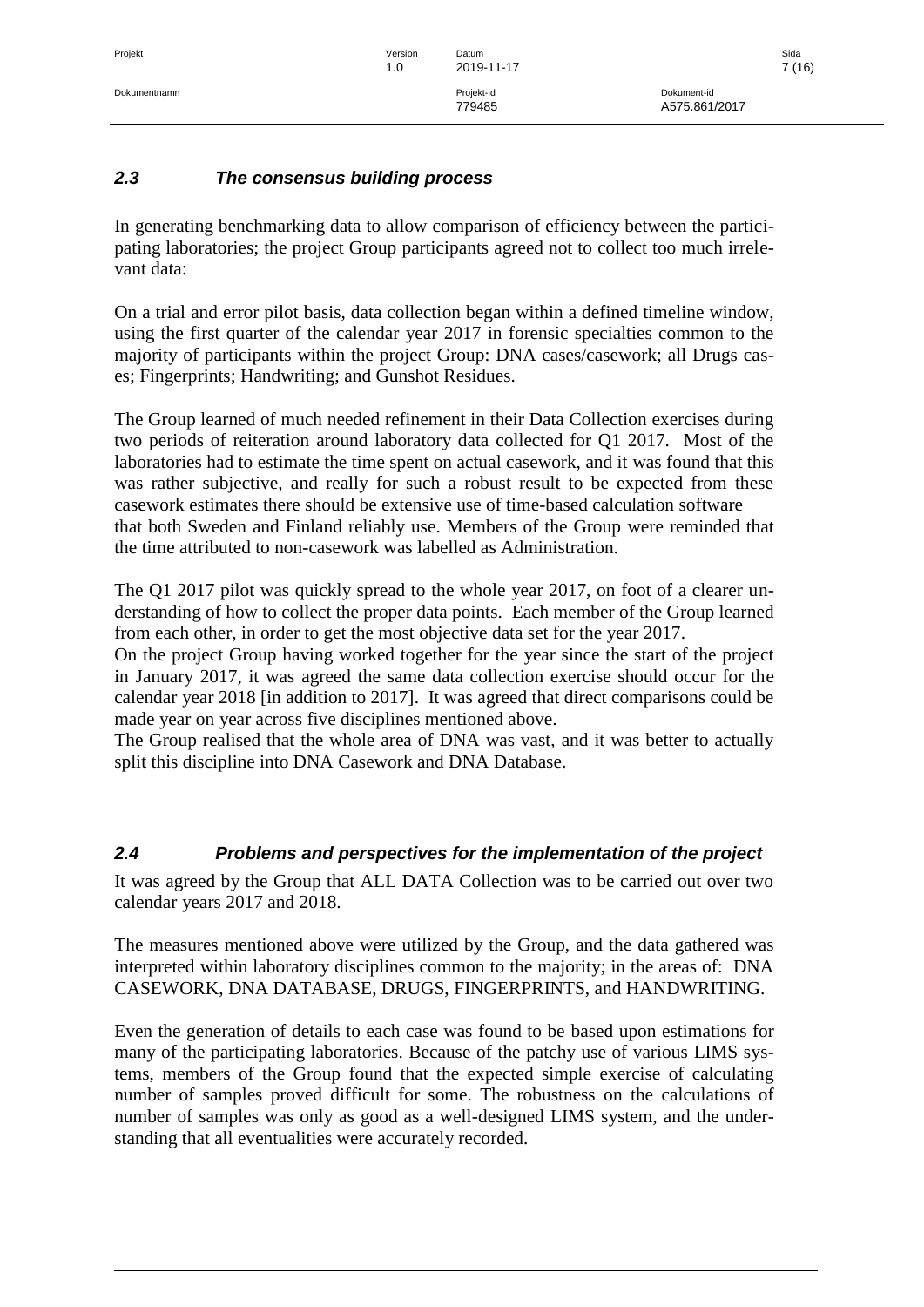# <span id="page-7-0"></span>*2.5 A summary of project results*

The following Results are from the Group, having generated benchmarking data to allow comparison of efficiency between the participating laboratories, through the various indicators decided previously.

Cogent data sets encompassing years 2017 and 2018 were produced by the Group with contributions from all of the nine laboratory participants. The data was tested robustly by reiterative group meetings, and the datasets were made final, so that graphical interpretation in the form of results could be then carried out by the Group participants.

A series of graphs have been extrapolated from the 2017 and 2018 data sets [*see appendix*]; covering all of the metrics: Cost metrics, Market metrics, Risk Management metrics, Productivity metrics, and Time allocations to Casework and subsequent balance in Administration and Support. A summary global graphical overview was produced in order for the Group to be able to interpret the data sets.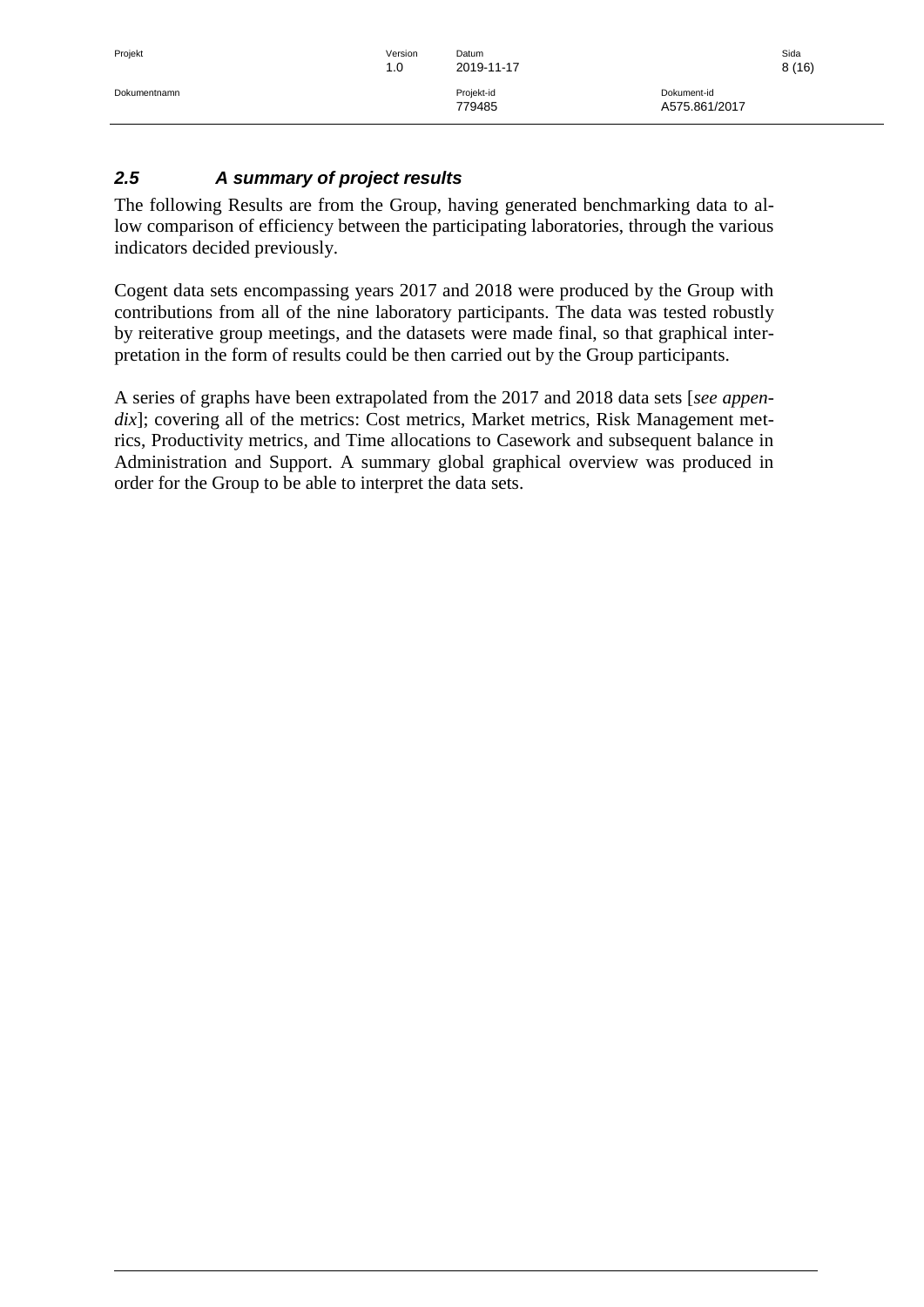| Projekt      | Version<br>1.0 | Datum<br>2019-11-17 |               | Sida<br>9(16) |
|--------------|----------------|---------------------|---------------|---------------|
| Dokumentnamn |                | Projekt-id          | Dokument-id   |               |
|              |                | 779485              | A575.861/2017 |               |
|              |                |                     |               |               |

# <span id="page-8-0"></span>2.5.1 The Case of Casework - Differences in Time Allocation

It was quite clear and significantly showed when plotted, that each laboratory could only attribute casework time as a relatively small percentage of total available time to the members of staff across the laboratories [Table 2 and Chart 1 see appendix]. Broadly, the range of casework time in each of the laboratories was between 40% and 60%, where the average hovered around the 50% mark. This does show that a modern forensic science laboratory does require significant administrative support including the areas of Quality Management, R&D, and training, etc.

The Group declared that a very important part of the work of a forensic laboratory is the Quality Management, and some participant laboratories had much difficulty in seeing the Quality area being categorized into the non-casework area. In some of the laboratories which are smaller, specialists are tied up in ENFSI Working Group exercises and not necessarily research related, where a small number of those staff are resource stretched and are pulled away from casework.

A common complaint from scientist Head of groups or Team Leaders that the percentage of time given to non-casework is high as there are many extra activities required to carry out around a laboratory - training of new personnel, validation / servicing of instruments, and quality management paperwork.

Training of forensic scientists is mostly totally in-house; taking up much casework resources.

# <span id="page-8-1"></span>2.5.2 The Differing Costs of Casework

In looking at the distribution of personnel costs for both scientific and administrative staff together, it is quite clear that different parts of the European Union have differing macro cost basis [Chart 4]. However, there are added complexities to these costs, when the make-up of the various staff members within each laboratory are analysed - with respect to average age profile of staff, their level of educational qualifications, and average total time served [Table Staff stats].

Additionally, there are other reasons as to why there are variances in personnel costs between countries, when drilling down into the cost of doing the forensic analyses; represented by the graphical interpretations of Personnel Cost per Tested Sample [Chart6] and the Personnel Cost per Item [Chart 7]. Levels of automation within the laboratories can account for the differences in tested sample costs.

# <span id="page-8-2"></span>2.5.3 Fundamental Case Origin - Differences amongst Laboratories

As the Group is beginning to identify factors which contribute to laboratory efficiencies, it was established that cases in some of the laboratories start off in regional crime scene units, and enter the laboratory as pre-samples.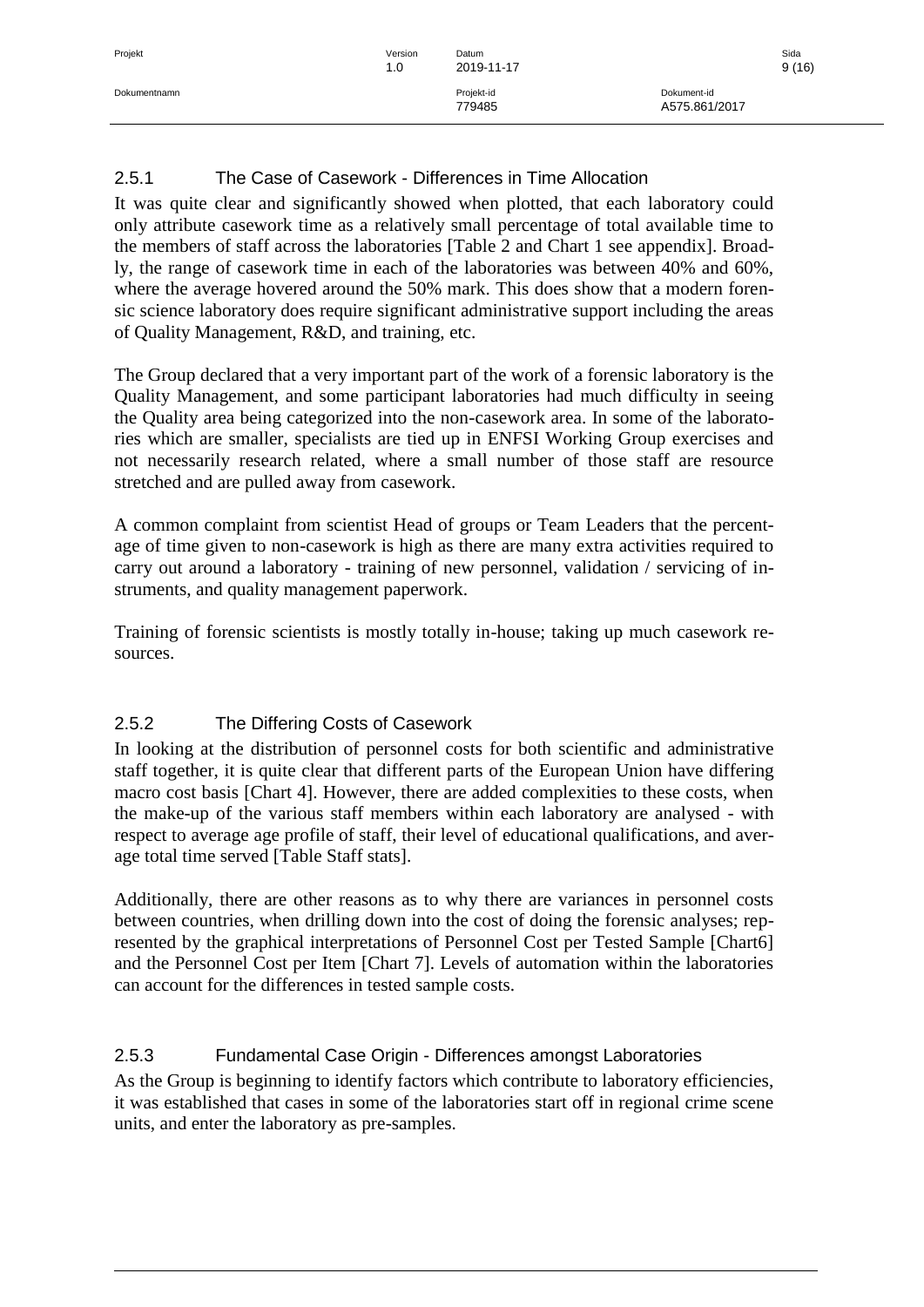# <span id="page-9-0"></span>2.5.4 Laboratory Samples per Case / Submission Policies

A personnel cost per item are quite different from laboratory to laboratory [Chart 7]; and is based on the actual item submission policy of each police force in conjunction with laboratory policies. There are differences in submission policies between laboratories, e.g. some laboratories limit the number of submitted items per case but other laboratories don't limit this number. Laboratories with a larger balance of volume DNA cases when compared to the bigger more complex cases; gives a skewed result in the area of risk management, quenching the average number of samples processed in a case.

# <span id="page-9-1"></span>2.5.5 Automation within Laboratories

The automation policies and the submissions policies of the various laboratories can skew the Productivity metrics; where the Cases per FTE [Chart 13] and the Samples per FTE [Chart 15] show very big differences.

# <span id="page-9-2"></span>2.5.6 Educational Levels of Staff

In the casework DNA discipline there is a notable range of educational levels between each of the laboratories. The group has discussed the implications of hiring too highly qualified individuals to the fit of the majority of forensic science work.

Other areas discussed were Process and Lab design – fit for purpose, LIMS information technology systems, and staffing duties such as court testimony.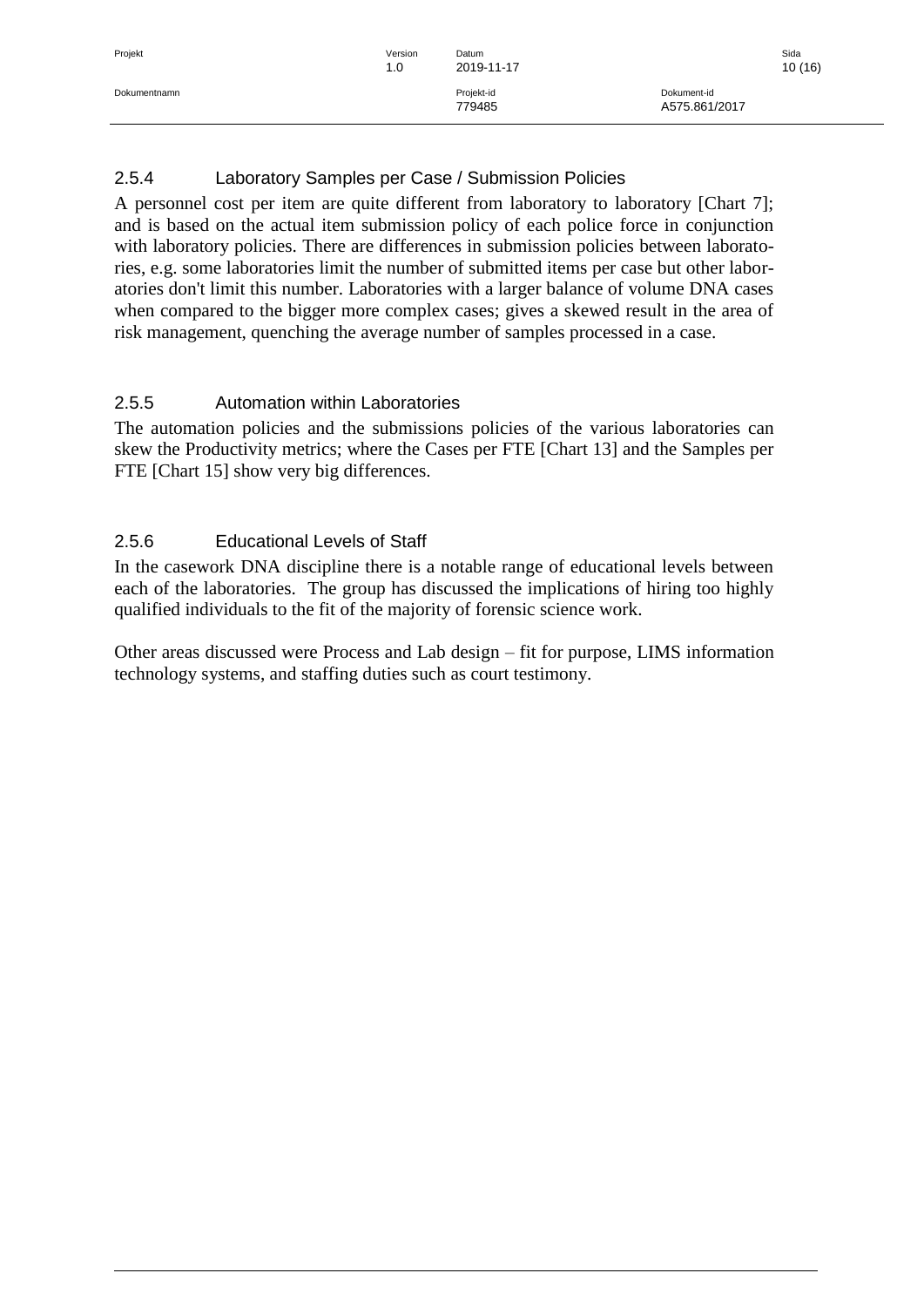#### <span id="page-10-0"></span>**3 Next Steps**

The managerial mind-set of the organisation(s) is the central theme that needs to be considered if Benchmarking is to be taken seriously by the European Forensic Institutions. When examining the workings of forensic science in Europe, immediately the ENFSI Board and the Working Groups comes to mind. But the Benchmarking Group has discussed the direction of the collective ENSFI thinking, and have come to the opinion that forensic developments come predominantly within a technical solution backdrop – the collection of working groups within ENFSI are robust technical expert groups focused only within their specialisms. There is a notable absence from any sort of organisational managerial perspective. Even at ENFSI Secretariat Board level there is an absence of corporate operational level discussions. In itself, the whole genesis of this Benchmarking project was as a result of this notable gap, bringing the management of these forensic institutes to a strategic level of discussion.

Therefore, with such an absence of strategic management at a cross-organisational level, the Benchmarking Group recommends, that there should at least be a steering group comprising members with a management perspective from each of the European Forensic Institutes, to interact with the ENFSI Secretariat Board. The current Benchmarking Project could be used as a starting basis for such management developments.

Even at a local institute/laboratory level there is evidence of a disconnect / gap of the management of the whole of the institute versus the direction of the technical groups within the organisation. This is an observation made by the Benchmarking Group, who recommend to discuss and address the understanding of this gap with the forensic community, which would help minimise the effect of this gap.

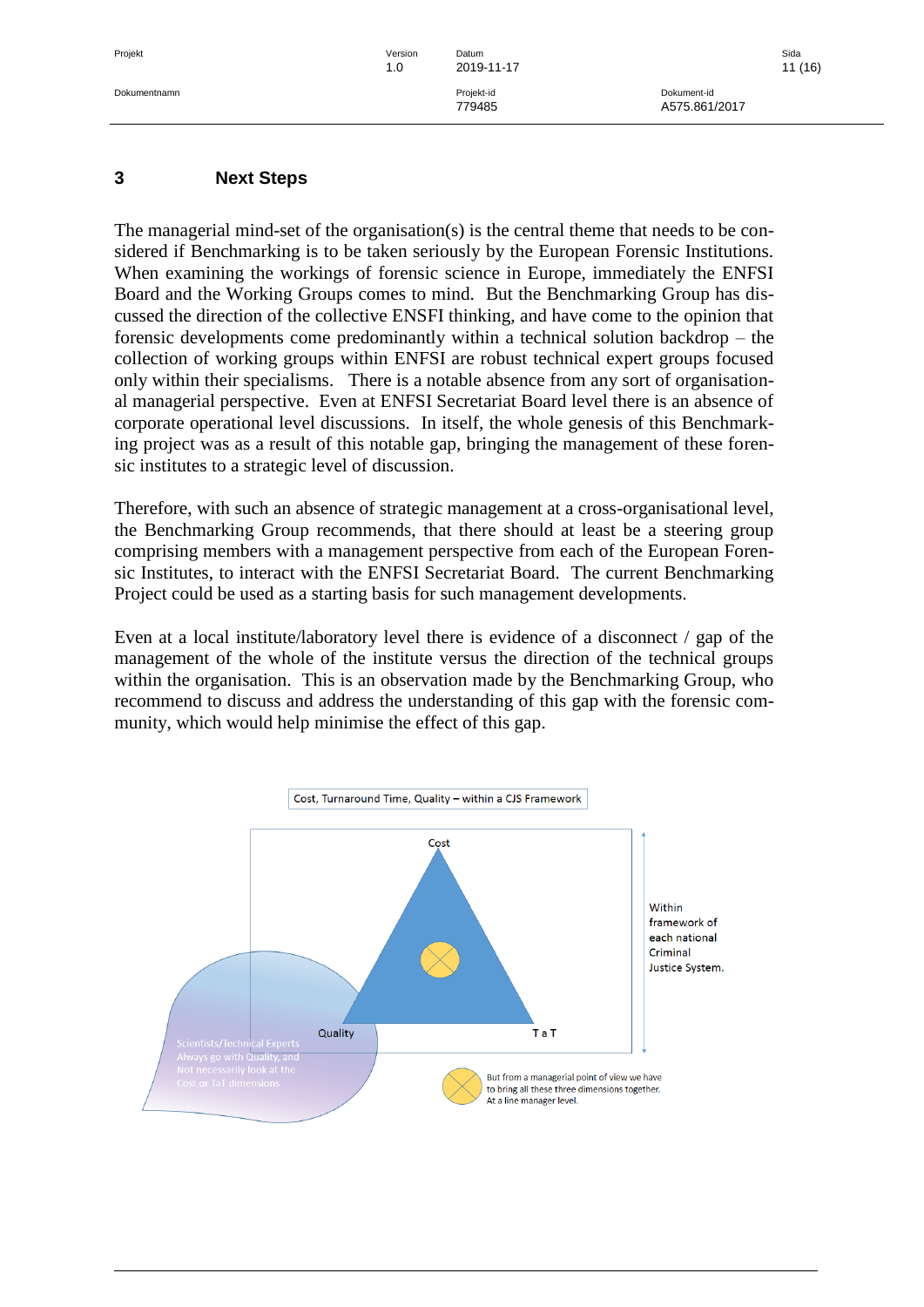Ideally this report should be a stepping stone into progressing a Working Group modelled on the existing scientific working groups within ENFSI. Members of this Group feel there is a strong need for a Best Practice Guide in the Management of laboratories.

Directorial input from one of the labs proposes to introduce "fostering of good forensic management practice" as one of the new strategic development directions of ENFSI and benchmarking as the best tool for it.

There is a willingness to undertake a continuation of the data collection after the termination of this project. They state that there is a need to generate a European (ENFSI) Benchmarking Model. And have suggested using the ENFSI Working Groups who should use some of the Benchmarking metrics in their own standing committees.

However, for benchmarking to happen smoothly, there needs to be a way to extract the data from the different LIMS systems. Most of the participating laboratories had to do much manual work to get the correct data.

A standardized model of data collection is required. It has to be done for several years as it automatically improves the quality, when one can compare with several years back in time. There has to be someone that is responsible for doing this work.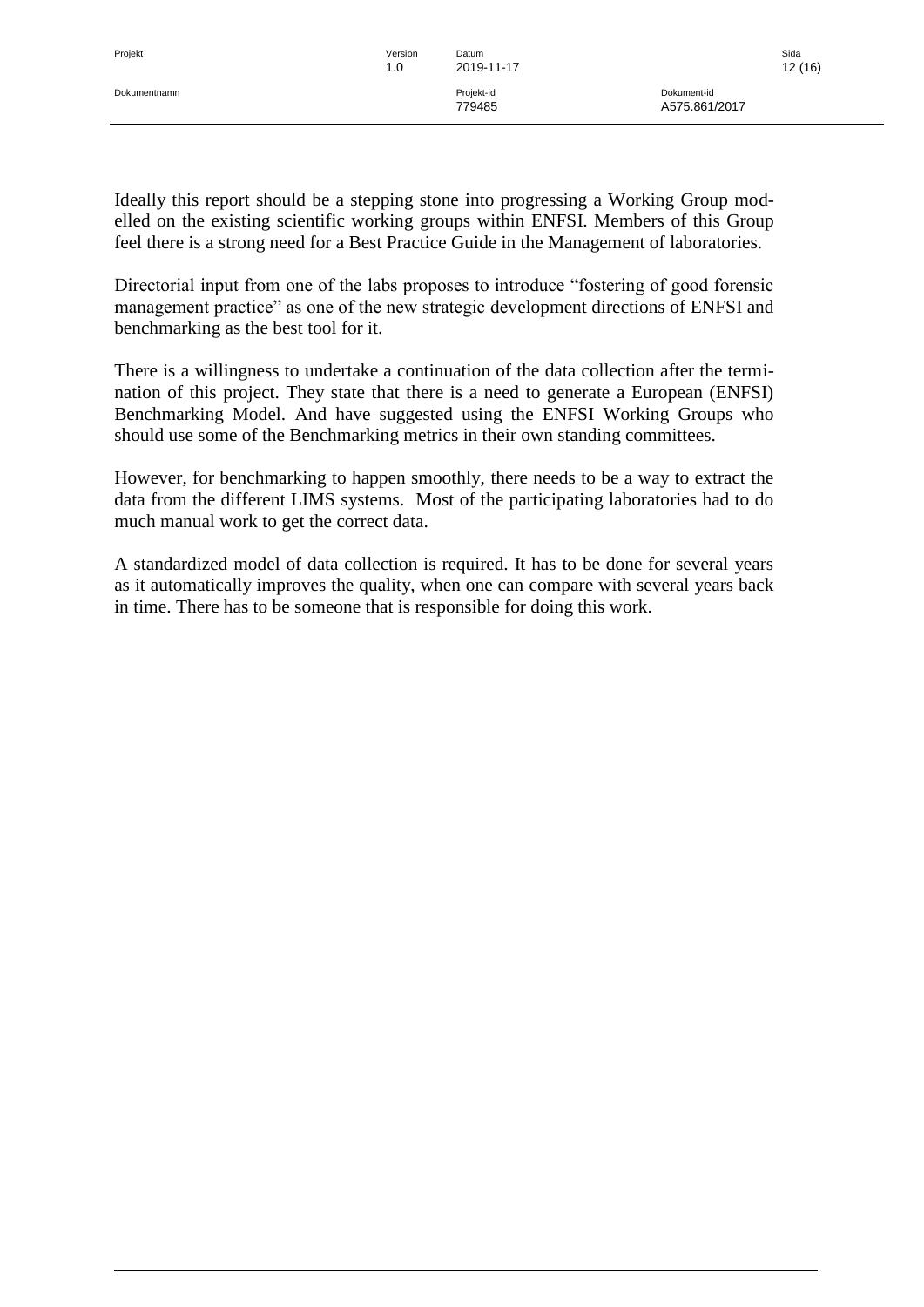Dokumentnamn Projekt-id Dokument-id 779485 A575.861/2017

#### <span id="page-12-0"></span>**4 Appendix**

#### <span id="page-12-1"></span>*4.1 List of participants*

NFC-Linkoping, Sweden, [nfc.kansli@polisen.se](mailto:nfc.kansli@polisen.se) Tore Olsson Camilla Rehme Anna Stenfeldt Hennings Titti Risberg

NFIBL-Vantaa, Finland, [rikostekninen.laboratorio.krp@poliisi.fi](mailto:rikostekninen.laboratorio.krp@poliisi.fi) Tapani Reinikainen Eeva Romppanen

LPC-Lisbon, Portugal, [direcao.lpc@pj.pt](mailto:direcao.lpc@pj.pt) Sandra Cristina Costa Raquel Carvalho Maria Joao Caldeira

FSI-Dublin,Ireland, [info@fsi.gov.ie](mailto:info@fsi.gov.ie) Stephen Doak

SFSB-Riga, Latvia, [vteb@vteb.gov.lv](mailto:vteb@vteb.gov.lv) Maija Alksne Olga Kiselova

IFS-Bratislava, Slovakia, **keupz@minv.sk** Ondrej Laciak Jan Schmidt

INPS-Toulouse, France[,inps-lps31@interieur.gouv.fr](mailto:inps-lps31@interieur.gouv.fr) Dominique Deharo Franck Levisage

EFSI-Tallinn, Estonia, [inps-lps31@interieur.gouv.fr](mailto:inps-lps31@interieur.gouv.fr) Üllar Lanno Ivar Prits

INCC-Brussels, Belgium, [NICC-INCC@just.fgov.be](mailto:NICC-INCC@just.fgov.be) Sébastien Charles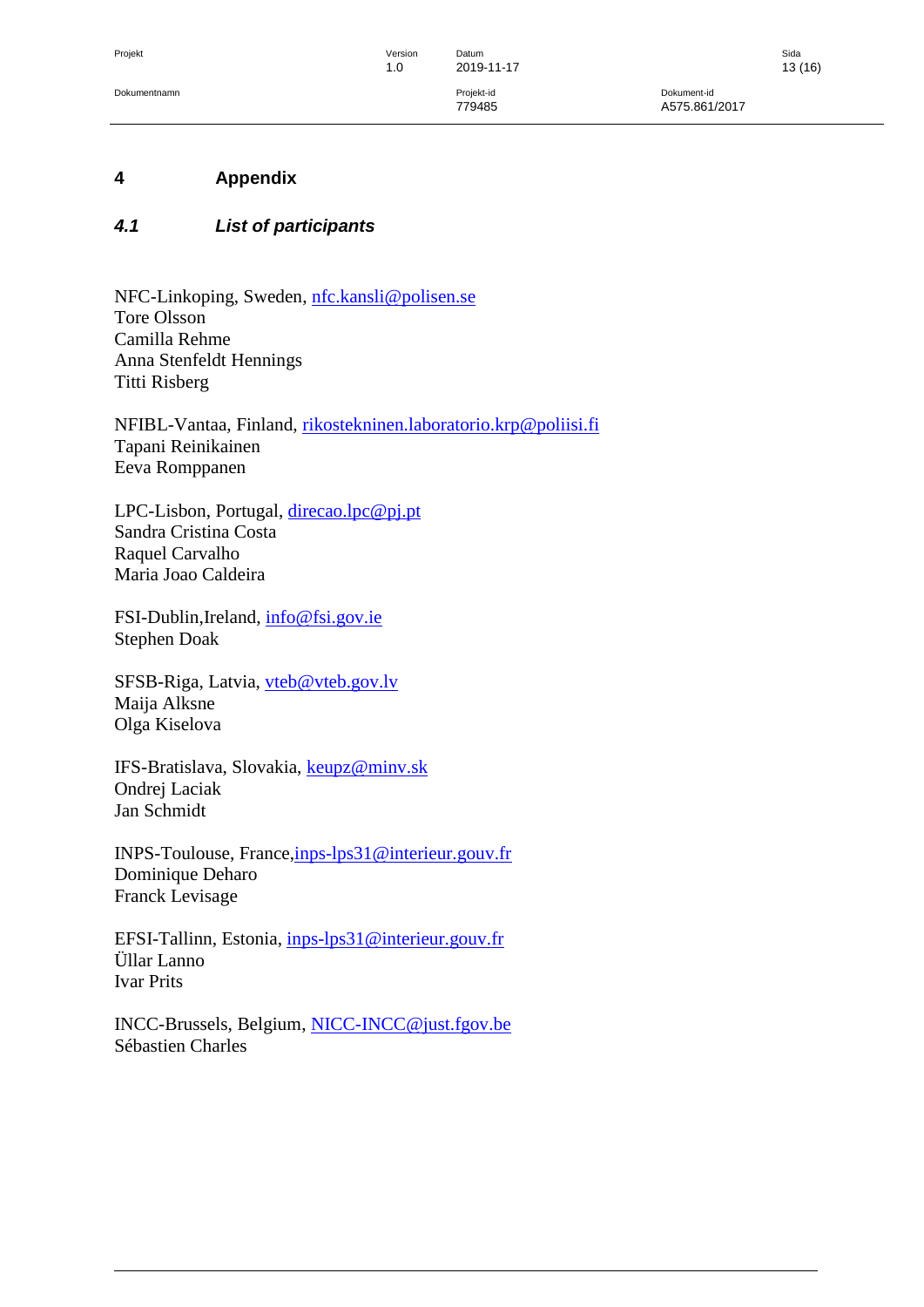## <span id="page-13-0"></span>*4.2 Charts and tables*

#### *Table 2. Differences in time allocation.*

|                  | 2017     |                 | 2018     |                 |
|------------------|----------|-----------------|----------|-----------------|
|                  | Casework | Non<br>casework | Casework | Non<br>casework |
| Lab $1$          | 57 %     | 43 %            | 59 %     | 41 %            |
| Lab $2$          | 61 %     | 39 %            | 60 %     | 40 %            |
| Lab $3$          | 44 %     | 56 %            | 42 %     | 58 %            |
| Lab $4$          | 38 %     | 62 %            | 39 %     | 61 %            |
| Lab 5            | 64 %     | 36 %            | 44 %     | 56 %            |
| Lab 6            | 56 %     | 44 %            | 57 %     | 43 %            |
| Lab <sub>7</sub> | 61 %     | 39 %            | 59 %     | 41 %            |
| Lab 8            | 47 %     | 53 %            | 55 %     | 45 %            |
| Lab 9            | 52 %     | 48 %            | 50 %     | 50 %            |

*Chart 1. Distribution of time allocation, casework per country.*

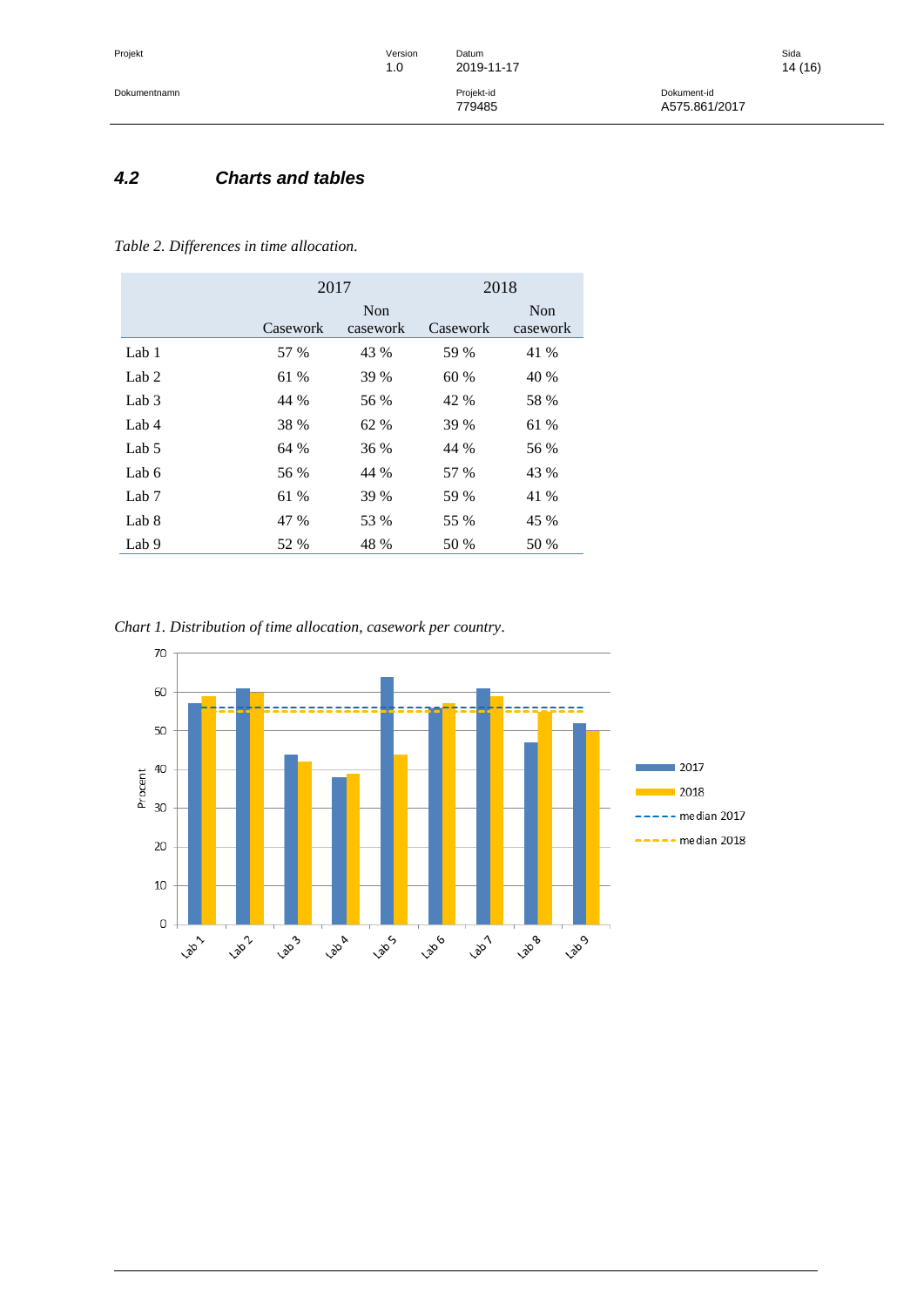| Projekt      | Version<br>1.0 | Datum<br>2019-11-17  | Sida                         | 15(16) |
|--------------|----------------|----------------------|------------------------------|--------|
| Dokumentnamn |                | Projekt-id<br>779485 | Dokument-id<br>A575.861/2017 |        |



*Chart 4. Salary per year (EUR), total for all areas and administration.*

*Chart 7. Personnel cost (EUR) per item.*